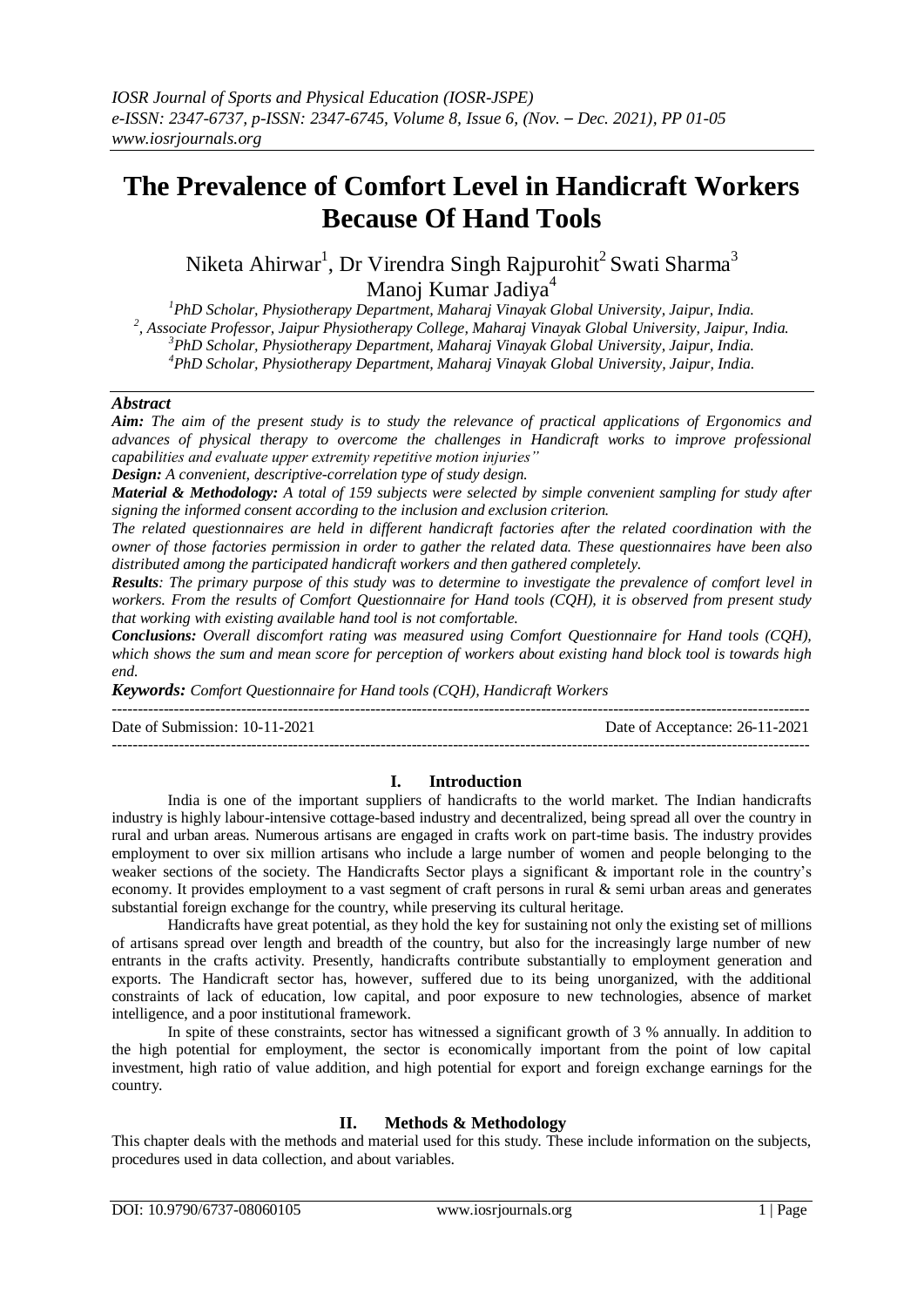# **Participants and Recruitment**

A total of 159 subjects were selected by simple convenient sampling for study after signing the informed consent according to the inclusion and exclusion criterion.

# **Inclusion criteria**

- Male/ Female
- Age group: 18-45 years
- Subject who are working as handicraft workers for more than a year.
- Subjects who agreed to fill informed consent

## **Exclusion Criteria**

- History of recent back injury.
- Subjects having history of lower extremity or upper extremity injury.

#### **Procedures**

The related questionnaires are held in different handicraft factories after the related coordination with the owner of those factories permission in order to gather the related data. These questionnaires have been also distributed among the participated handicraft workers and then gathered completely. The necessary explanations have been completely achieved before distributing the questions because this makes all participants aware of the purposes and targets of the related questionnaires. Each participant was required to sign a consent form prior to filling out the survey packet, which was completed and immediately returned to the researcher, indicating that they understood the purpose of the study and their rights as a participant.

# **III. Results**

This chapter deals with the presentation of the result once the collected information was tabulated and was analyzed using appropriate analysis tools.

# **Descriptive data**

159 samples (81 females and 78 males) were recruited for the study. Mean and standard deviation of age was given below (Table 4.1. and Graph 4.1.)

| Table 1. Descriptive Statistics For The Variables |       |      |
|---------------------------------------------------|-------|------|
| Sex                                               | Age   |      |
|                                                   | Mean  | Sd   |
| Female (81)                                       | 29.62 | 7.55 |
| Male (78)                                         | 30.12 | 9.08 |
| Total (159)                                       | 29.86 | 8.31 |



**Graph 1** Descriptive Statistics for the Variables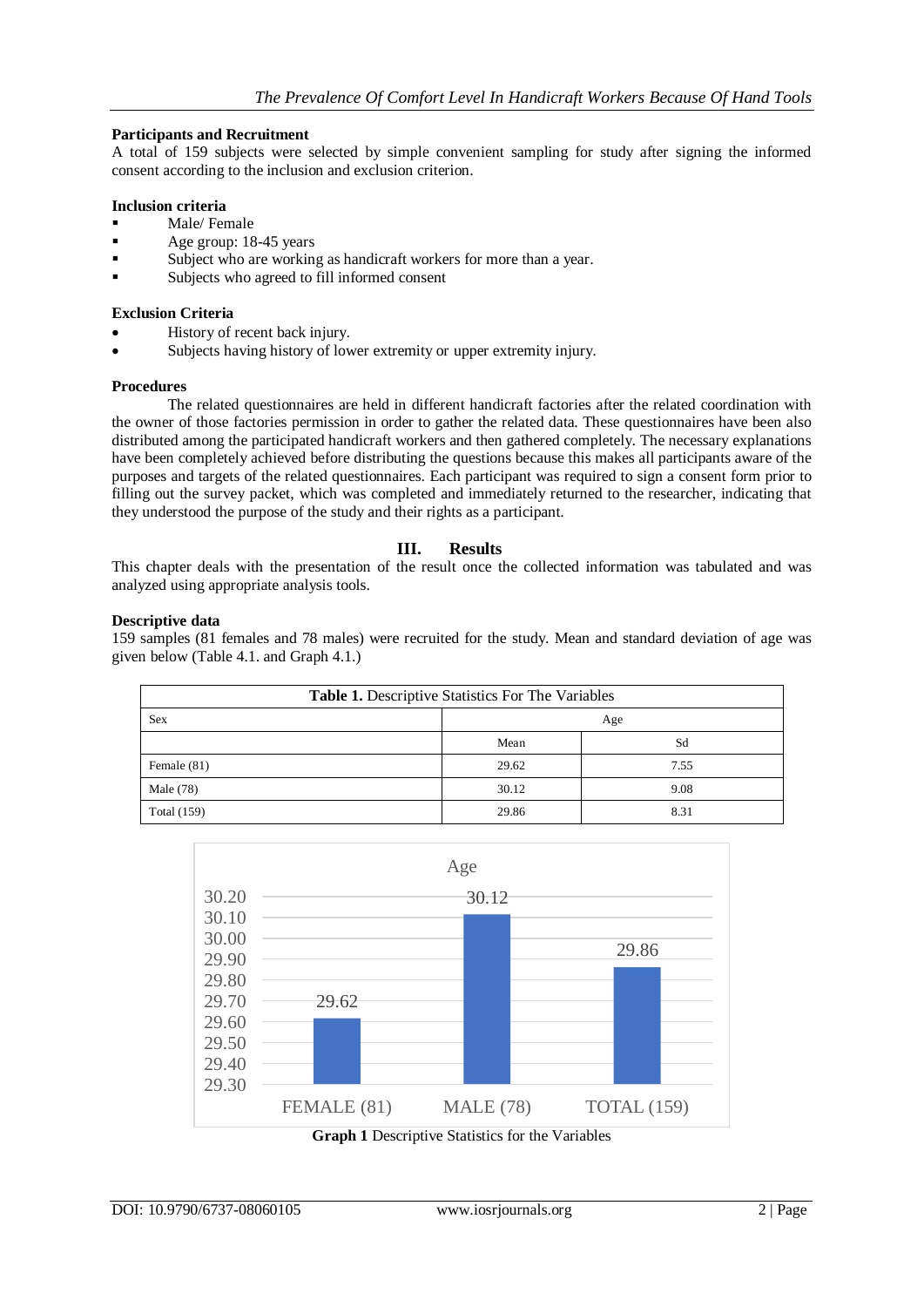Descriptive variable of the age, CQH score and RULA score of the handicraft workers shown that males and females have almost same scores in all the variables. It means that both males and females are equally affected by the postures which they maintain during their work.

# **CQH of an Existing Hand Block Tools used by handicraft workers**

Overall discomfort rating was measured using Comfort Questionnaire for Hand tools (CQH), which is an adopted from Corlett and Bishop (1976). Table 2 shows the sum and mean score for perception of workers about existing hand block tool. Graph 2 shows the Mean of perception of all the handicraft workers.

| Table 2. CQH score of the tools |       |  |
|---------------------------------|-------|--|
| Sum Of Perception               | 85.69 |  |
| Mean Of Perception              | 2.86  |  |



**Graph 2.** CQH score of the hand block tools

# **IV. Discussion**

The Handicrafts Sector plays a significant & important role in the country's economy. It provides employment to a vast segment of craft persons in rural & semi urban areas and generates substantial foreign exchange for the country. The Handicraft sector has, however, suffered due to its being unorganized, with the additional constraints of lack of education, low capital, and poor exposure to new technologies, absence of market intelligence, and a poor institutional framework. From the results of Comfort Questionnaire for Hand tools (CQH), it is observed from present study that working with existing available hand tool is not comfortable.

#### The result is summarized as:

Overall discomfort rating was measured using Comfort Questionnaire for Hand tools (CQH), which shows the sum and mean score for perception of workers about existing hand block tool is towards high end.

#### **Hand block tools and its Comfortability**

Overall discomfort rating was measured using Comfort Questionnaire for Hand tools (CQH), and it shows that these tools are not so comfortable for the work. Handicraft work is manual, using non-powered tools. Squeegee is the most important hand tool in screen printing processes of textile industry. The workers have to exert force while working as they have to reach out across the wide table to place the squeegee at the extreme end, and then again reach back to place, in an unbroken rhythm that maintains the pace of work. The movement is controlled by the wrists and a high muscle force is necessary. Many researches (Arphorn et al., 2008; Choobineh et al., 2004b, c; Nurmianto, 2008; Choobineh and Lahmi, 2004) reported that this combination of force and repetitive movement places workers at risk for musculoskeletal problems in the hand/wrist area. Specifically, to lead to a high static load on the upper arm and back muscles (Arphorn et al., 2008). Structural changes in the carpal tunnel region were associated with movements of the lower arms, elbows and wrists (Kutluhan et al., 2001). A study by Motamedzade et al. (2007) reported that a redesigned weaving hand tools can reduce upper limbs problems. A study by Meena et al. (2015) recommended the redesign of hand tool and workstation to reduce the musculoskeletal disorders, increase the work of life and increase the productivity of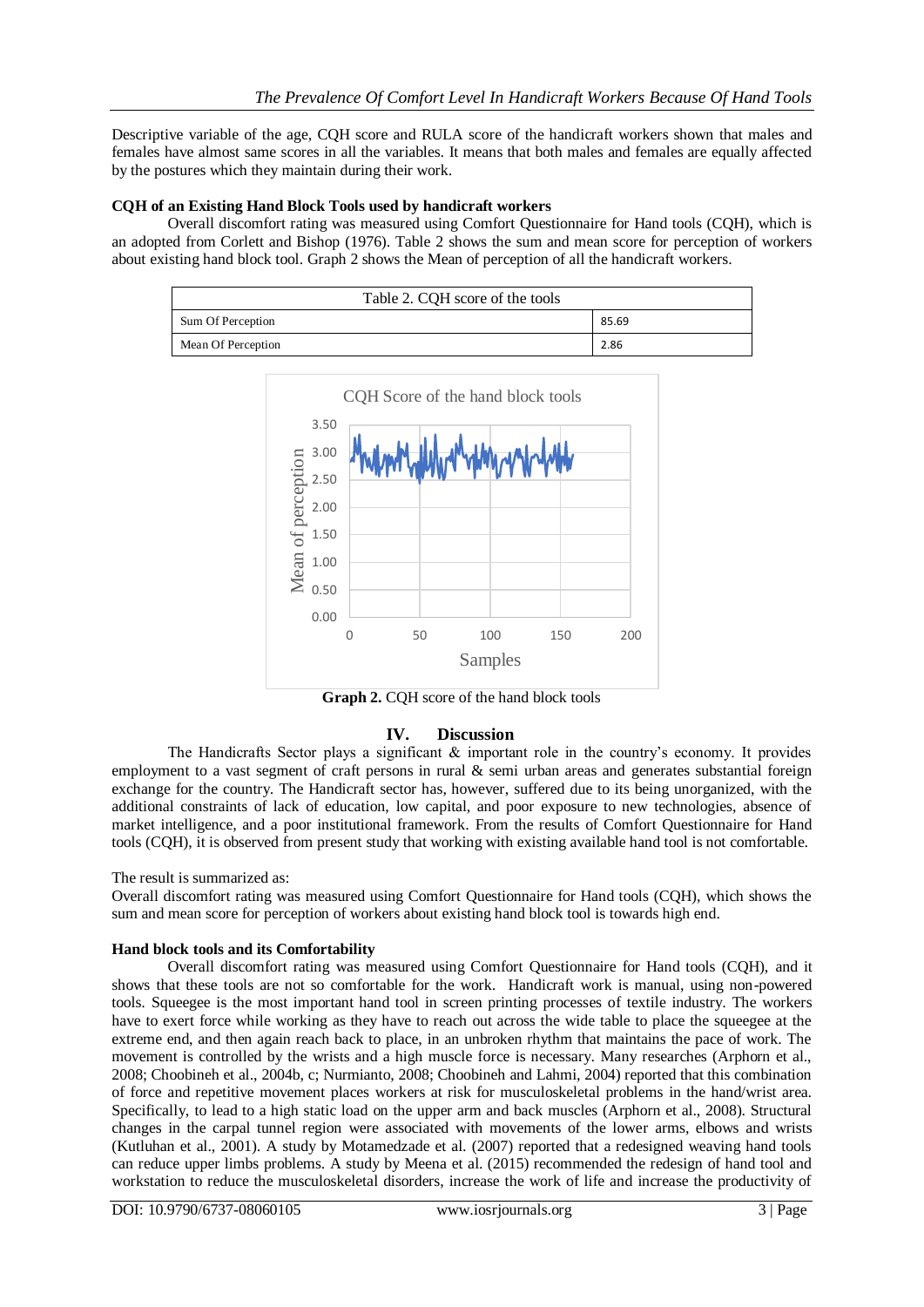hand block textile printing industries. Somasundaram and Srinivasan (2010) and Nurmianto (2008) recommended the redesign of workstation to help enhance quality of work, improve working posture and reduce risk of musculoskeletal disorders. Mirka et al. (2002a) developed new hand tools to help reduction of the upper extremity injury risk. A study by Daniela et al. (2012) reported that developed tools for un-experienced workers can reduce musculoskeletal disorders.

## **Recommendations and suggestions**

 In light of literatures on handicraft industries presented above, following recommendations are advised to enhance worker-workplace productivity. These are:

 There should be improvement in safety aspects at every stage of working procedure so as to ensure worker-safety and avoidance of any kind of accidents.

Regular training programs of workers would result in its learning and improvement of productivity.

 Awareness should be created among the workers about the loss to the industry and to themselves as a result of worker absenteeism.

 Providing adequate ergonomic resources and improving quality control of ergonomics issues. V. Hand tools should be modified.

 A job should not require workers to stay in awkward posture, such as bending, reaching, or hunching over for long duration of time.

 More recreational facilities and welfare measures should be provided by the industry to reduce work stress and to enhance the satisfaction of their working environment. Conducting some games for the workers once in a month or taking the workers for some entertainment trip will help in motivating and retaining the workers. This will also help in reducing the stress level of the workers.

# **Limitations and Future Scope**

 Small sample size for the analysis is the limitation of this study. These samples were included participants in India only. Generalizability of the results should be increased by carrying the study on large sample size from different parts of India.

 Real implementation of ergonomically designed workstation (i.e., working table and hand tools) is also needed to further explore empirical evidence affecting the worker's quality of work life and productivity of hand block textile printing industries.

 Due to lack of funds and infrastructure, many of the resources like EMG Force plate, and Biofeedback could not be used to make the results clearer and to see the effect of different postures on different group of muscles.

## V. **Conclusion**

Handicraft sector is a part of the small-scale manufacturing industries. The handicraft sector being informal sector suffers with the constraints of lack of education, high manufacturing cost, absence of proper incentives and poor exposure to new technologies. Most of the workers in these industries are dissatisfied with the existing working environmental conditions. Absenteeism of workers at workplace may be due to working in polluted air, poor illumination, high intensity noise, working with bare bodies in front of the kilns and odour nuisance results in physical as well as mental disorders. Unscheduled absenteeism of workers causes hindrance to progress of an organization resulting in loss of productivity, increases costs of hiring additional staff and low morale among workers. Ergonomic intervention and ergonomic redesign of workstations to improve posture and working conditions would result in improving quality of work life for the workers of handicraft industries. No scientific research was found that systematically deals with the relationship between the workload and strain of handicraft workers. Therefore, a comprehensive research is required in this particular area. During the past decade, handcrafting tools and machines have technologically developed and affected the handcrafting methods.

#### **Reference**

[1]. Abbott, B. D., & Barber, B. L. (2011). Differences in functional and aesthetic body image between sedentary girls and girls involved in sports and physical activity: Does sport type make a difference? Psychology of Sport and Exercise, 12(3), 333–342.

[2]. Adam, M., & Sterkowicz-Przybycień, K. (2018). The efficiency of tactical and technical actions of the national teams of Japan and Russia at the World Championships in Judo (2013, 2014 and 2015). Biomedical Human Kinetics, 10. 45-52.

[3]. Ames C, (1992). Classroom: Goals, Structures and student motivation, Journal of Educational Psychology. 84:261-271. [4]. Antonacci, R., (1956). Safety and hygiene in wrestling. Athletic Journal, 37, pp.28-30.

- [5]. Apter MJ. (1982). The Experience of Motivation: The Theory of Psychological Reversals. London: Academic Press.
- [6]. Aufenanger, S.J., (2005). Relationships between mental skills and competitive anxiety interpretation in open skill and Close Skill Athletes, Degree of Master of Science Department of Physical Education, Health, and Sport Studie Miami University Oxford, Ohio 2005.
- [7]. Bandura, A. (1977). Self-efficacy: Toward a unifying theory of behavioural change. Psychological Review, 84, 19 1-2 15.

Antonacci, R., (1956). Safety and hygiene in wrestling. Athletic Journal, 37, pp.28-30.